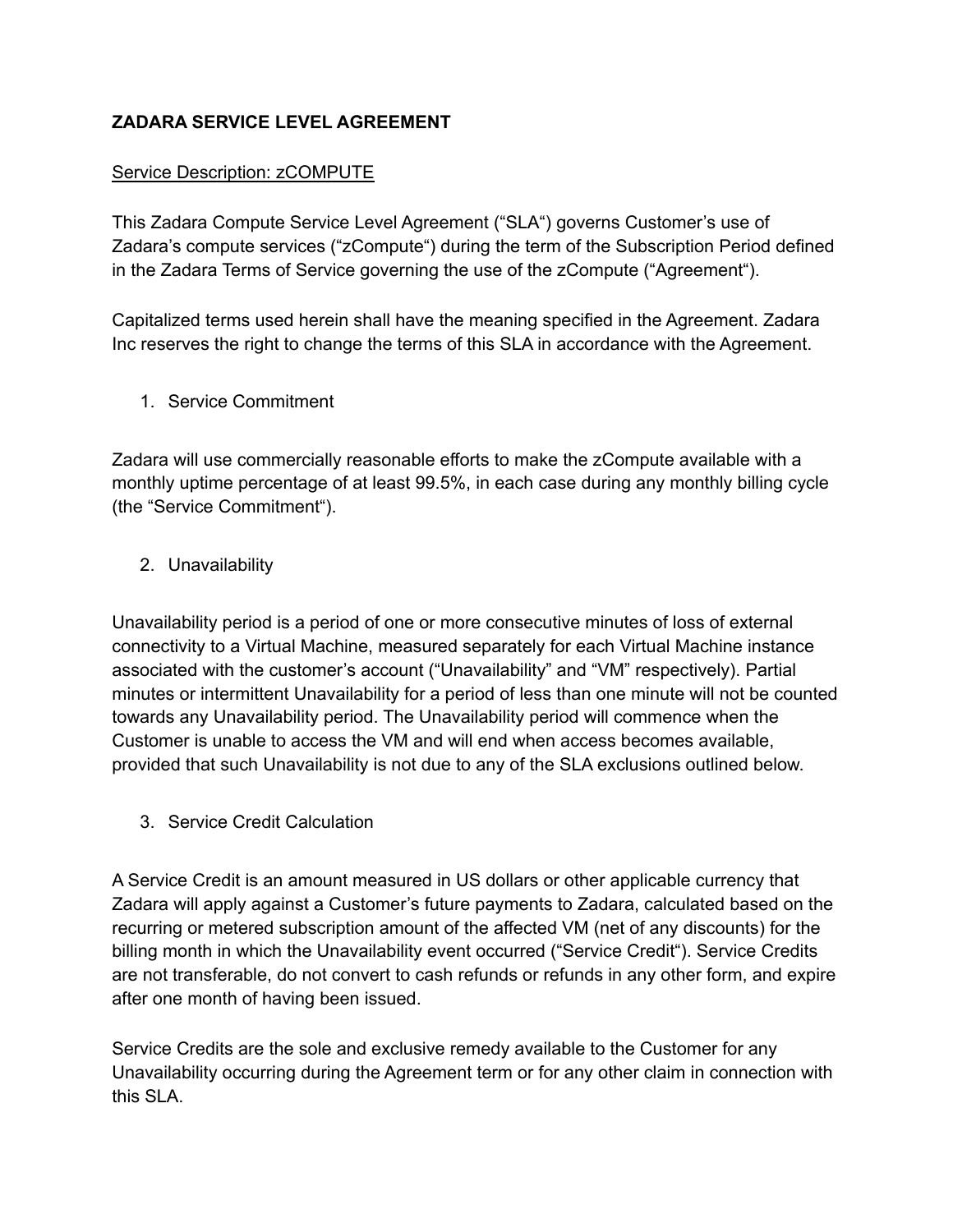In the event that the Services do not meet the Service Commitment, the Customer will be eligible to receive a Service Credit according to the following schedule:

| Monthly Cumulative Unavailability | <b>Service Credits</b>                    |
|-----------------------------------|-------------------------------------------|
| (listed in minutes)               | (% of the monthly fee of the affected VM) |
| $210 - 420$                       | 10%                                       |
| $421 - 840$                       | 30%                                       |
| $841 - 1,440$                     | 60%                                       |
| 1,441 (or above)                  | 100%                                      |

4. Requesting Service Credits

To be eligible for Service Credits, an affected Customer must request the credit via the Customer Support page located at [support.zadara.com](http://www.zadarastorage.com/) within fifteen (15) days of the Unavailability. This request must include the dates, times, and duration of the Unavailability. Once Zadara confirms the Unavailability and approves the claim, the corresponding Service Credits will be applied automatically to the invoice issued in the month following the applicable Unavailability. Failure to request Service Credits or provide the required documentation supporting the requests will make the Customer ineligible for Service Credits.

The Customer must be current on all outstanding invoices in order to be eligible for the Service Credits referenced in this SLA. No Service Credits will be extended if the Customer is delinquent in its payment of outstanding invoices.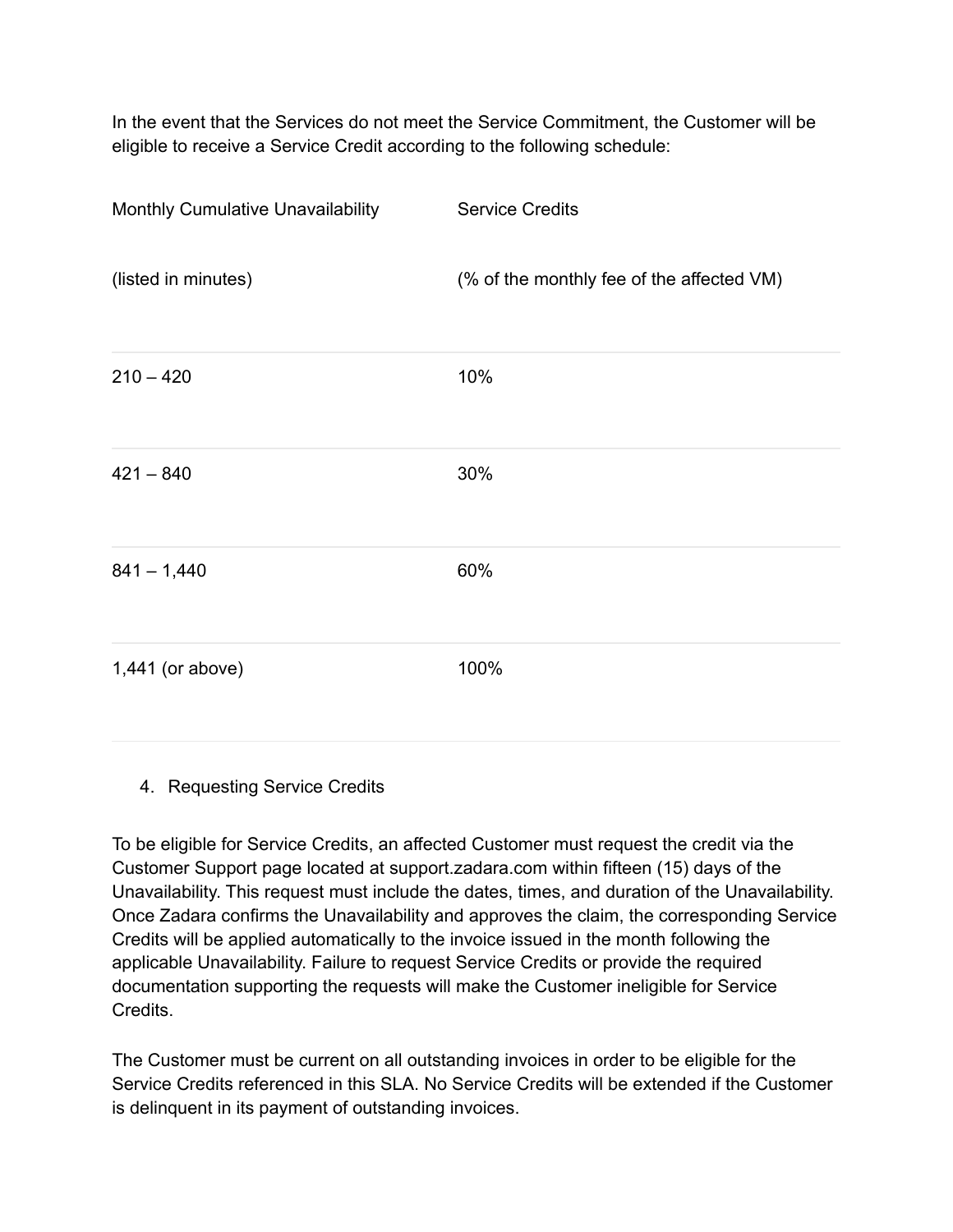Zadara's monitoring tools and records will be the sole source of information used to track and validate Unavailability.

## 5. SLA Exclusions

This SLA only applies to unplanned Unavailability of the Services in standard operating conditions. Exclusions include, but are not limited to, the following:

- Unavailability of the Services during scheduled maintenance windows, emergency maintenance or any other agreed-to scheduled Unavailability activity.
- Unavailability caused by failures of third party systems or services that are outside of Zadara's control.
- Unavailability that resulted from modifications or changes of the operating system, database, application code or other Customer code, not provided by Zadara.
- Any availability or outage impact related to customer-side security breaches or compromised service credentials.
- Unavailability associated with improper use of the Services (credentials, call sequence, method formats, etc.).
- Any Unavailability that resulted from act or omission of Customer, its authorized end users, anybody on their behalf or any other third party, not under the control or responsibility of Zadara, including but not limited to Customer failure to provide Remote Hands or adhere to Zadara's instructions related to the operation of the zCompute.
- Any external factor affecting Customers from making use of zCompute.
- Suspension or termination of the Services as described in the Agreement.
- Any Service outage due to force majeure events or any other events that are not within Zadara's control or that could not have been avoided with commercially reasonable care.
- Bugs in code or services for which there is no commercially known fix.
- Any Unavailability caused as a result of the Customer's equipment, software or other technology.
- Any Unavailability caused as a result of abuses or other behaviors that violate this SLA.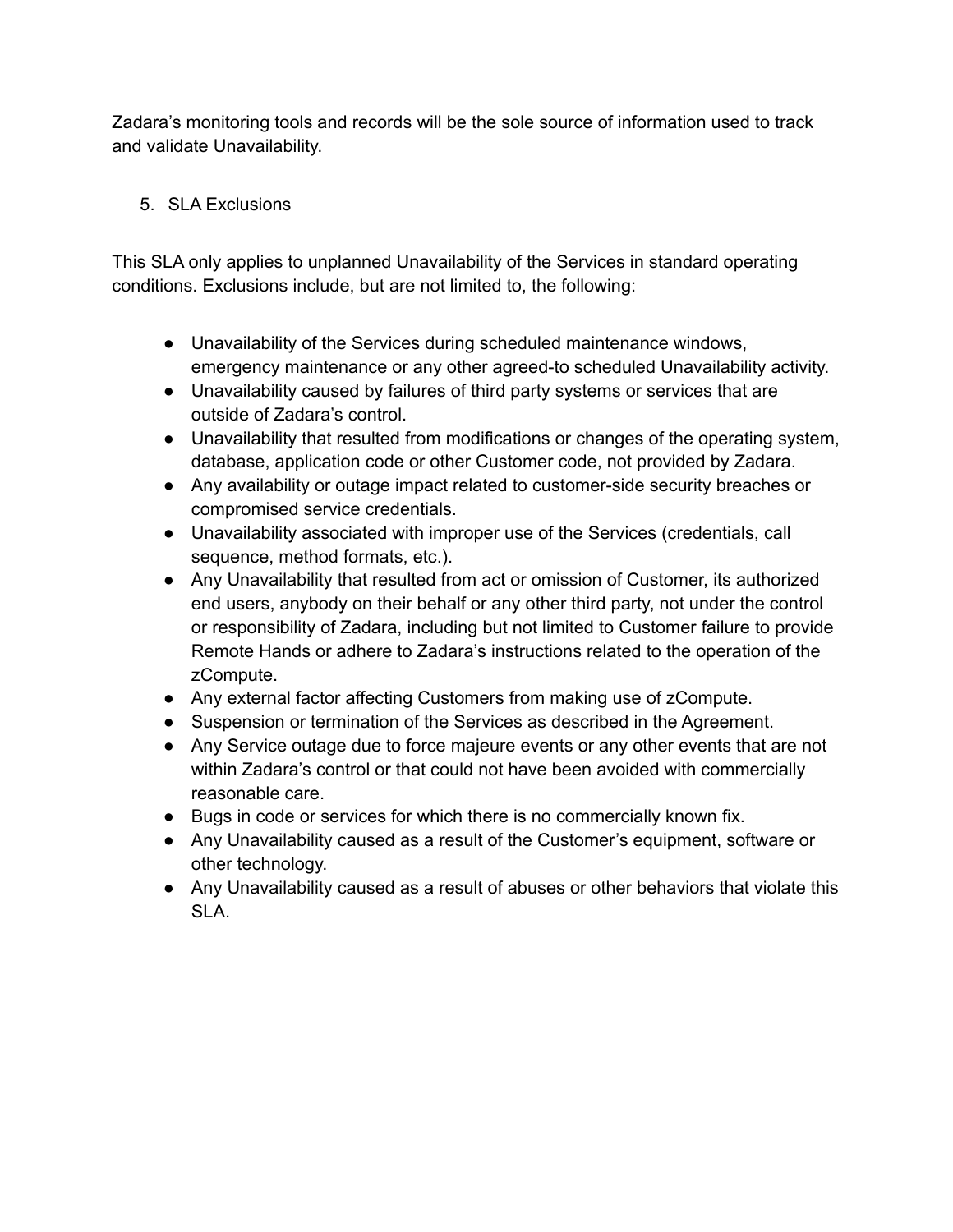### Service Description: zSTORAGE

This Service Level Agreement ("SLA") governs Customer's use of Zadara's storage services ("zSTORAGE") during the term of the Zadara Terms of Service ("Agreement"). Capitalized terms used herein shall have the meaning specified in the Agreement. Zadara reserves the right to change the terms of this SLA in accordance with the Agreement. [Download](https://www.zadara.com/wp-content/uploads/SLA.pdf) a copy of this SLA document.

1. Service Commitment

Zadara will use commercially reasonable efforts to make zSTORAGE services available with a monthly uptime percentage of at least 99.999%, in each case during any monthly billing cycle (the "Service Commitment").

2. Unavailability.

Unavailability period is a period of one or more consecutive minutes of loss of external connectivity to Customer Data, measured separately for each Virtual Private Storage Array associated with Customer's account ("Unavailability" and "VPSA" respectively). Partial minutes or intermittent Unavailability for a period of less than one minute will not be counted towards any Unavailability period. The Unavailability period will commence when the Customer is unable to access Customer data stored via the Services and will end when access becomes available, provided that such Unavailability is not due to any of the SLA exclusions outlined below.

3. Service Credit Calculation

A Service Credit is an amount measured in US dollars or other applicable currency that Zadara will apply against a Customer's future payments to Zadara, calculated based on the recurring or metered subscription amount of the affected VPSA (net of any discounts) for the billing month in which the Unavailability event occurred ("Service Credit"). If the invoice does not include separate billing for each VPSA, Zadara shall calculate the credit based on the ratio between the capacity of the data stored through the affected VPSA and the total capacity invoiced. Service Credits are not transferable, do not convert to cash refunds or refunds in any other form, and expire after one month of having been issued. Service Credits are the sole and exclusive remedy available to the Customer for any Unavailability occurring during the Agreement term or for any other claim in connection with this SLA. In the event that the Services do not meet the Service Commitment, the Customer will be eligible to receive a Service Credit according to the following schedule: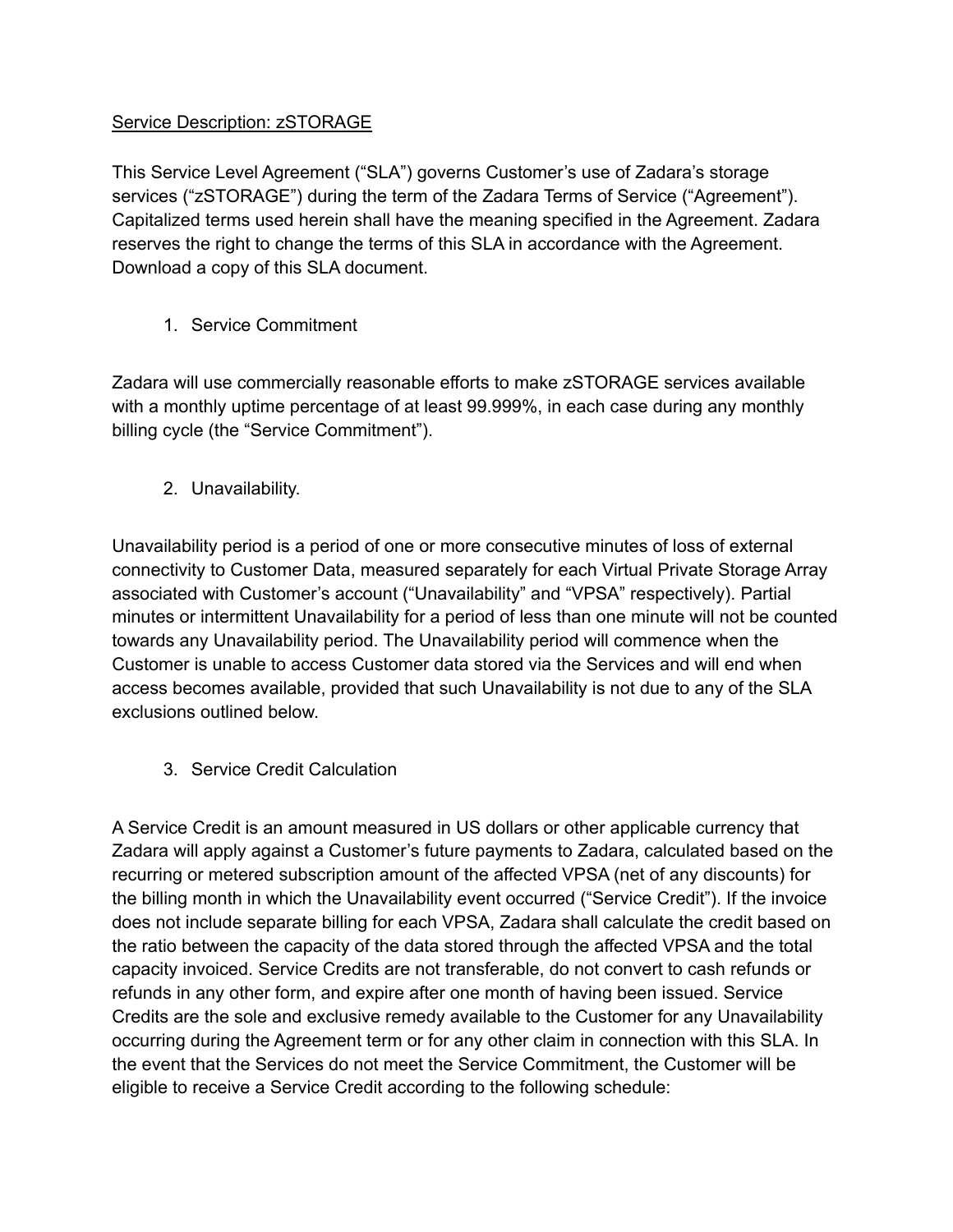| Monthly Cumulative Unavailability | <b>Service Credits</b>                         |
|-----------------------------------|------------------------------------------------|
| (listed in minutes)               | (% of the monthly fee of the<br>affected VPSA) |
| $1 - 120$                         | $5%$                                           |
| $121 - 420$                       | 25%                                            |
| $421 - 840$                       | 50%                                            |
| $841 - 1440$                      | 75%                                            |
| 1441 (or above)                   | 100%                                           |

### 4. Requesting Service Credits

To be eligible for Service Credits, an affected Customer must request the credit via the Customer Support page located at support.zadara.com within fifteen (15) days of the Unavailability. This request must include the dates, times, and duration of the Unavailability. Once Zadara confirms the Unavailability and approves the claim, the corresponding Service Credits will be applied automatically to the invoice issued in the month following the applicable Unavailability. Failure to request Service Credits or provide the required documentation supporting the requests will make the Customer ineligible for Service Credits. The Customer must be current on all outstanding invoices in order to be eligible for the Service Credits referenced in this SLA. No Service Credits will be extended if the